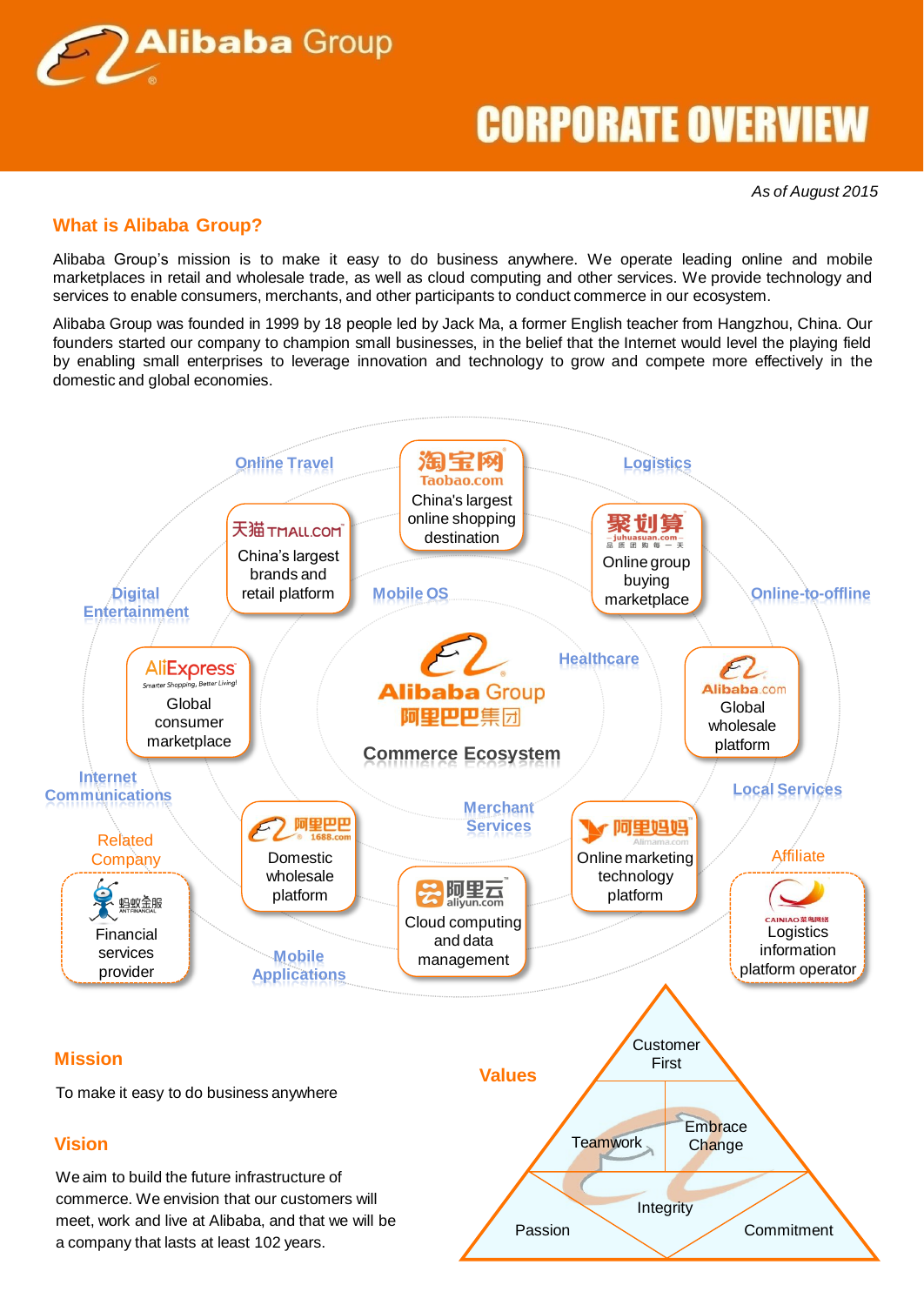

### **Alibaba Group's major businesses include:**



### **Taobao Marketplace – China's largest online shopping destination**

Launched in May 2003, Taobao Marketplace [\(www.taobao.com\)](http://www.taobao.com/) is the online shopping destination of choice for Chinese consumers looking for wide selection, value and convenience. Shoppers choose from a wide range of products and services on Taobao Marketplace, which features hundreds of millions of product and service listings. Taobao Marketplace was China's largest online shopping destination in terms of gross merchandise volume in 2014, according to iResearch. In addition, the Mobile Taobao App was the No. 1 e-commerce app in China as of the end of March 2015, according to iResearch.

### 天猫THALLCOM

#### **Tmall.com – China's largest third-party platform for brands and retailers**

Launched in April 2008, Tmall.com [\(www.tmall.com](http://www.tmall.com/)) is dedicated to providing a premium shopping experience for increasingly sophisticated Chinese consumers in search of top-quality branded merchandise. A large number of international and Chinese brands and retailers have established storefronts on Tmall.com. According to iResearch, Tmall.com was China's largest third-party platform for brands and retailers in terms of gross merchandise volume in 2014.



### **Juhuasuan – Most popular online group buying marketplace in China**

Launched in March 2010, Juhuasuan [\(www.juhuasuan.com\)](http://www.juhuasuan.com/) is the most popular online group buying marketplace in China based on monthly active users in 2014, according to iResearch. The platform offers quality products at discounted prices by aggregating demand from numerous consumers. It mainly does this through flash sales which make products available at discounted prices for a limited period of time.



Smarter Shopping, Better Living!

#### **AliExpress – Popular global consumer marketplace**

Launched in April 2010, AliExpress [\(www.aliexpress.com](http://www.aliexpress.com/)) is a global retail marketplace targeted at consumers worldwide, many of them located in Russia, Brazil and the United States. The platform enables consumers from around the world to buy directly from wholesalers and manufacturers in China and have access to a wide variety of products at competitive prices.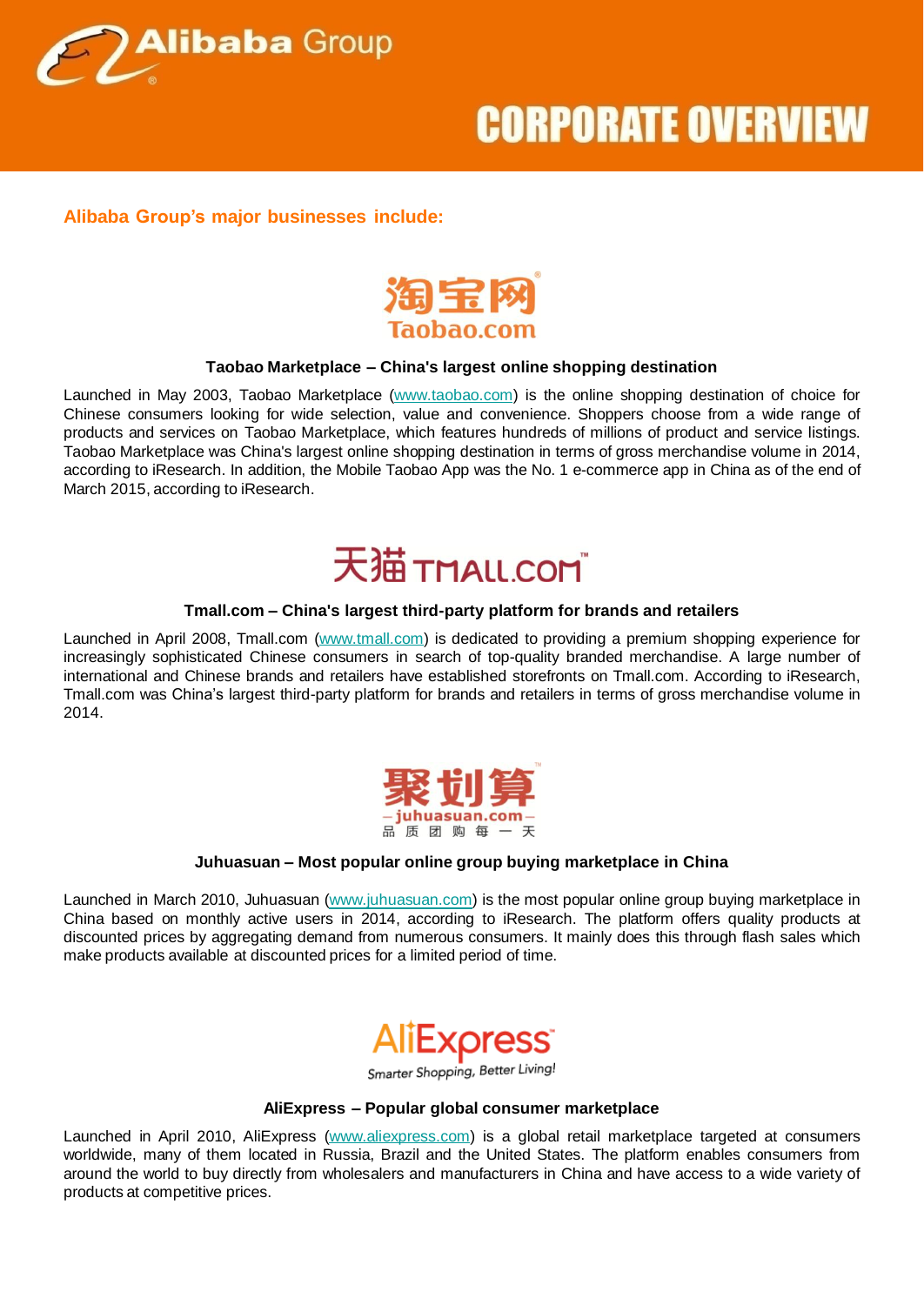



### **Alibaba.com – Leading platform for global wholesale trade**

The first business of Alibaba Group, Alibaba.com [\(www.alibaba.com](http://www.alibaba.com/)) is the leading platform for global wholesale trade serving millions of buyers and suppliers around the world. Through Alibaba.com, small businesses can sell their products to companies in other countries. Sellers on Alibaba.com are typically manufacturers and distributors based in China and other manufacturing countries such as India, Pakistan, the United States and Thailand.



### **1688.com – Leading online wholesale marketplace in China**

Launched in 1999, 1688.com ([www.1688.com](http://www.1688.com/)) is a leading online wholesale marketplace in China. It serves as a wholesale channel for merchants doing business on Alibaba Group's retail marketplaces to source products from domestic wholesalers.



### **Alimama – Leading online marketing technology platform**

Launched in November 2007, Alimama [\(www.alimama.com\)](http://www.alimama.com/) is an online marketing technology platform that offers sellers on Alibaba Group's marketplaces online marketing services for both personal computers and mobile devices. Through the Taobao Affiliate Network, Alimama also provides those sellers with such marketing services on thirdparty websites.



#### **Aliyun (Alibaba Cloud Computing) – Developer of platforms for cloud computing and data management**

Established in September 2009, Aliyun (Alibaba Cloud Computing; [www.aliyun.com\)](http://www.aliyun.com/) develops highly scalable cloud computing and data management services providing large and small businesses, financial institutions, governments and other organizations with flexible, cost-effective solutions to meet their networking and information needs. A business of Alibaba Group, one of the world's largest e-commerce companies, Aliyun operates the network that powers Alibaba Group's extensive online and mobile commerce ecosystem and sells a comprehensive suite of cloud computing services to support sellers and other third-party entities participating in this ecosystem.